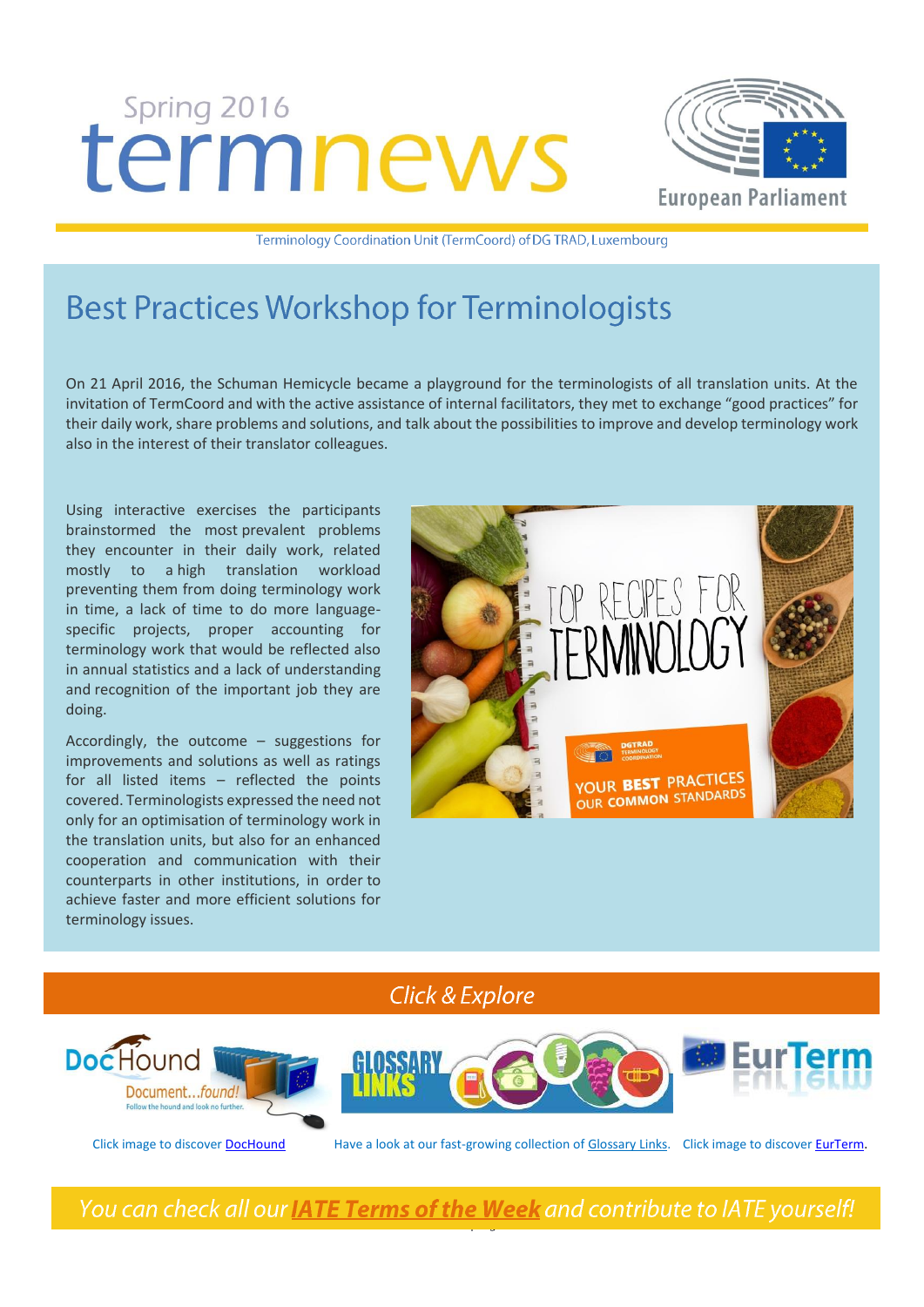# Rotating terminologist: spend 3 months at TermCoord

TermCoord places a lot of importance on keeping in contact with all the translation units and adapting its service to their needs. One of the means in this effort is the "rotating terminologist" position. Translators can volunteer to be seconded for three months to TermCoord. This year the position is covered by colleagues from the following language units: FR (**Emmanuel Pochet**), DE (**Inke Raupach**), DA (**Klaus Bolding**) and HR (**Jelica Buric**). Shortly the call for those interested in the positions for 2017 will be launched.

The colleagues volunteer to join us for three months to gain a better knowledge of the work of our unit and of terminology management in DG TRAD. As an extension of this, we have created an informal advisory group that we call **RotaTerm**. We meet them once every two months as part of a working lunch to discuss important current issues and to ask for their advice on the main decisions concerning the improvement of our services for the translation units.

## An early warning system for agency names

The European Asylum Support Office (EASO) will soon become the **European Union Agency for Asylum**. The French translation of the title of the corresponding regulation (HOME 2016 80079) will be: *Agence de l'Union européenne pour l'asile*. The IATE Management Group and the Publications Office have agreed to use an [Agency Names](https://webgate.ec.europa.eu/fpfis/wikis/display/iatetp/Agency+Names) [page o](https://webgate.ec.europa.eu/fpfis/wikis/display/iatetp/Agency+Names)n EurTerm as an early warning system when a new agency/body is going to be created or its name changed. The page works also as a communication channel that allows the necessary discussion at a multilingual level in advance of the adoption of the act, and to compile a set of guidelines and sample entries for translators/terminologists.

## Terminology resources of EU **Bodies and Agencies** available on EurTerm

Did you know that on EurTerm you can find all the terminology resources of EU Bodies and Agencies? Th[e list of](https://webgate.ec.europa.eu/fpfis/wikis/display/iatetp/Resources+of+EU+Bodies+and+Agencies)  [Resources c](https://webgate.ec.europa.eu/fpfis/wikis/display/iatetp/Resources+of+EU+Bodies+and+Agencies)ontains not only links to the websites of all EU Bodies and Agencies, their Rules and Regulations, Organisation Chart and Work Program, but also information about their terminology resources which can be found either directly in IATE or on their respective websites.

# **TermFolders**

We have prepared several TermFolders for the procedures and projects assigned to file coordinators, namely for:

- Implementation of the Common [Fisheries Policy](http://tradportal.ep.parl.union.eu/terminology/plato-termfolders/implementation-of-the-common-fisheries-policy/)
- [Emission measurements in the](http://tradportal.ep.parl.union.eu/terminology/plato-termfolders/emis-committee-of-inquiry/)  [automotive sector \(EMIS\)](http://tradportal.ep.parl.union.eu/terminology/plato-termfolders/emis-committee-of-inquiry/)
- [Gender Terminology](http://tradportal.ep.parl.union.eu/terminology/new-approach-towards-gender-terminology/)
- [The Capital Markets Union](http://tradportal.ep.parl.union.eu/terminology/plato-termfolders/20150226-cod-20150225-cod-20150268-cod/)  [package](http://tradportal.ep.parl.union.eu/terminology/plato-termfolders/20150226-cod-20150225-cod-20150268-cod/)
- [The anti-tax avoidance package](http://tradportal.ep.parl.union.eu/terminology/plato-termfolders/tax-avoidance-package/)
- [TAXE2 and tax rulings](http://tradportal.ep.parl.union.eu/terminology/plato-termfolders/report-on-tax-rulings-20152066ini/) (3rd batch)
- [Energy Union](http://tradportal.ep.parl.union.eu/terminology/plato-termfolders/20152113ini-towards-a-european-energy-union/) (2nd batch)

# The new feature "TermSafe" to store your terminology

TermCoord has created "[TermSafe](http://tradportal.ep.parl.union.eu/terminology/termsafe/#EN)", a new feature allowing you to easily save your terminology findings for further treatment by TermCoord and thus replacing the old terminology macro[. Read more](http://tradportal.ep.parl.union.eu/terminology/termsafe/about-termsafe/) 

# *<b>ATermSafe*

**Terminology campaign 2016** As a follow-up to the Best Practices Workshop, we have launched this year's campaign, focusing on harmonising terminology work in the translation units.



TermNews | Page 2